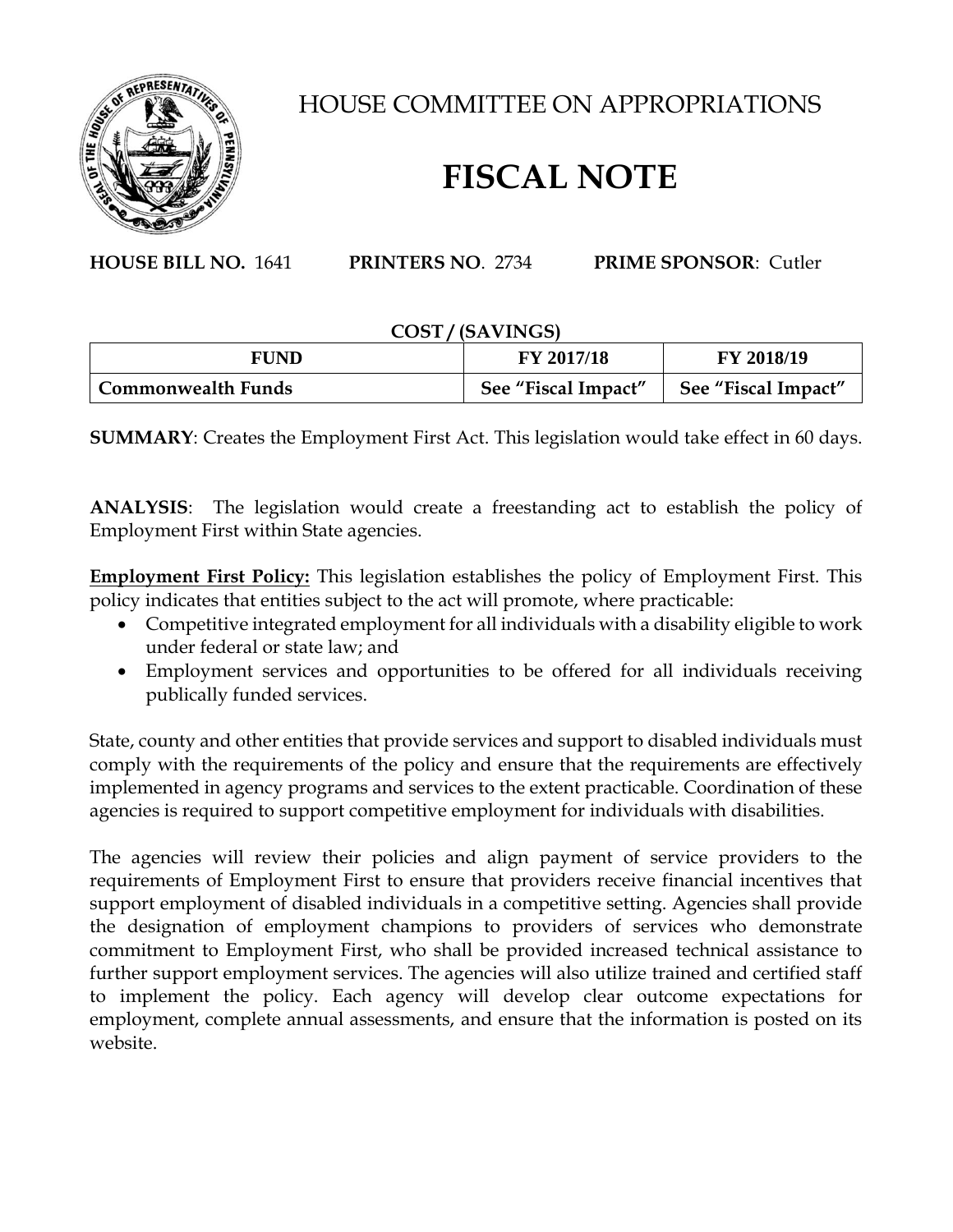State agencies are authorized to share general, nonindividualized data across systems to track progress toward full implementation of the policy requirements. The following apply to state agency compliance:

- State agencies will make an effort to employ individuals with disabilities in no less than 7% of the overall state workforce.
- No state agency is required to give preference in hiring disabled individuals.
- The Civil Service Commission will review and consider changes in its policies to support progress toward the 7% goal.

Within one year of the effective date, the Office of the Governor will develop an initial 3-year plan for the policy for submission to the General Assembly. The assessment information compiled by state, county and other entities (and any other information deemed necessary) must be sent to the Governor's Office of Policy and Planning by October 1 each year for consideration in an annual report. The Office of the Governor will submit an annual report, which documents continued and improved compliance with the act, by January 30 each year.

**Governor's Cabinet for People with Disabilities:** The Governor will establish the Governor's Cabinet for People with Disabilities. The cabinet will consist of the following officials (who cannot delegate their duties except for good cause):

- Secretary of Human Services or a designee
- Secretary of Labor and Industry or a designee
- Secretary of Health or a designee
- Secretary of Education or a designee
- Secretary of Transportation or a designee
- Secretary of the Budget or a designee
- Secretary of Aging or a designee
- Secretary of Military and Veterans Affairs or a designee
- Secretary of State or a designee
- Secretary of Policy and Planning or a designee
- Secretary of Community and Economic Development or a designee
- Executive Director of the PA Human Relations Commission or a designee
- Executive Director of the PA State Civil Service Commission or a designee
- Executive Director of the PA Housing Finance Authority or a designee
- Executive Director of the PA Developmental Disabilities Council or a designee
- Executive Director of the PA Council on the Arts or a designee

The council's powers and duties include:

- Conducting a detailed review of existing regulations, policies and procedures related to the goal of competitive employment for disabled individuals.
- Conducting a review and alignment of service definitions, policies and payment structures across state agencies.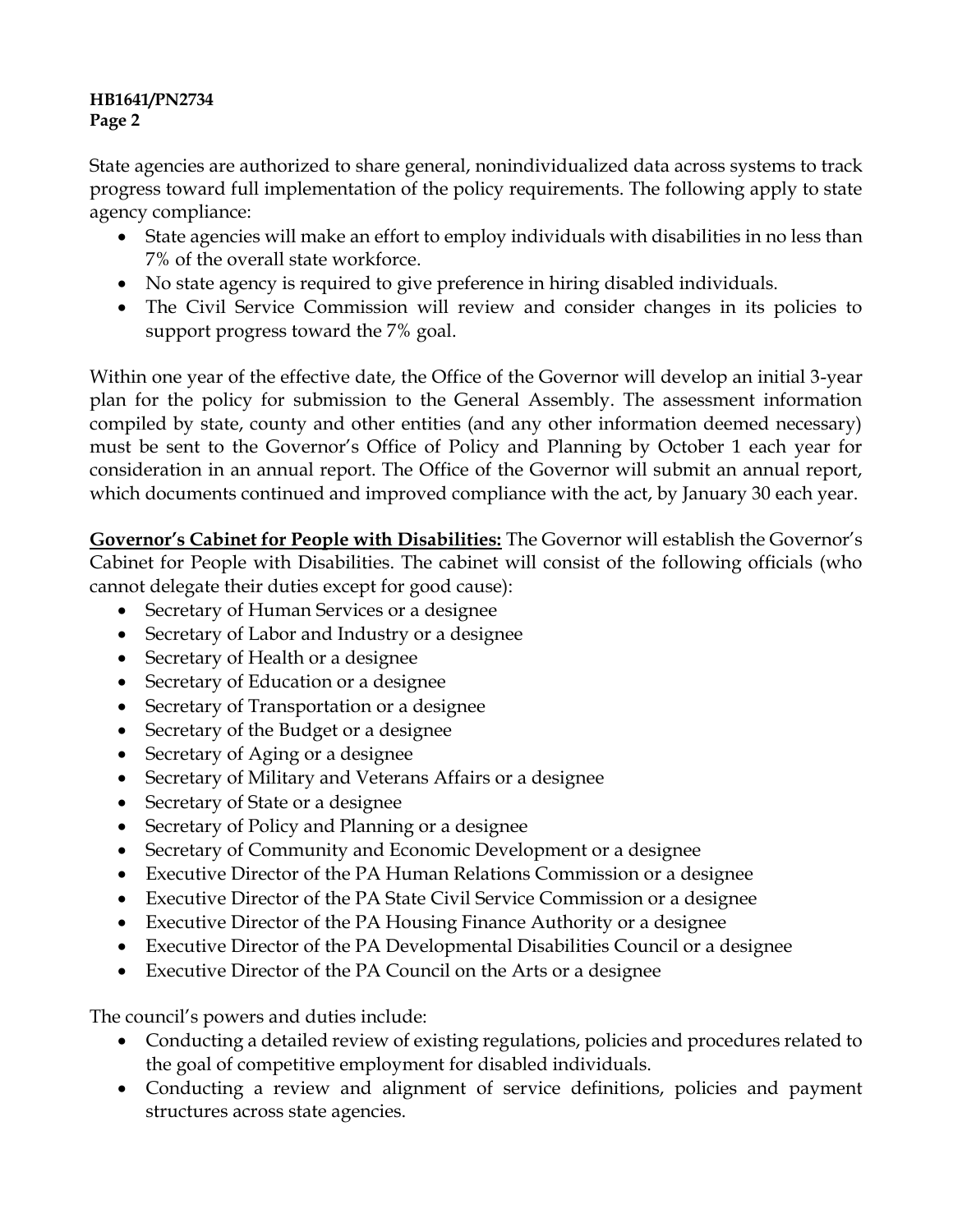- Developing recommendations (to the Governor and the Secretaries of Education, Human Services, Labor and Industry, Administration and General Services) for changes necessary to ensure implementation of the policy.
- Developing recommendations (to the same individuals listed above) for the consistent collection of data and enforceable sharing of data
- Developing recommendations to the Governor for any legislative changes necessary to support and implement the act.

The council will ensure that agreements among local entities of state agencies are developed to ensure appropriate collaboration among agencies at regional and local levels.

The council will meet quarterly and is responsible for coordinating the development of policies to implement the act by all state agencies providing services to individuals with disabilities.

**Employment First Oversight Commission:** The Employment First Oversight Commission is established, and will consist of the following members (who serve for a 3 year term), at least 51% of whom must have disabilities:

- 4 members, who are disabled individuals not employed by the Commonwealth, who are knowledgeable about the employment of individuals with disabilities. One member is appointed by each of the following:
	- o Senate President Pro Tempore
	- o Senate Minority Leader
	- o House Speaker
	- o House Minority Leader
- The following appointed by the Governor
	- o 2 individuals with disabilities.
	- o 2 parents or family members of individuals with disabilities.
	- o 2 individuals who have successful experience providing services and support to high school students and graduates with disabilities leading to competitive employment.
	- o 1 representative of the Disability Rights PA
	- o 1 representative of the PA Rehabilitation Council
	- o 1 representative of the PA Statewide Independent Living Council
	- o 1 representative of the PA Client Assistance Program
	- o 1 representative of a state association of organizations that provides competitive integrated employment services, among other services, in the community for individuals with disabilities
	- o 1 representative of an organization that partners with private businesses or State agencies, or both, to deliver services that create competitive employment opportunities in the community for individuals with disabilities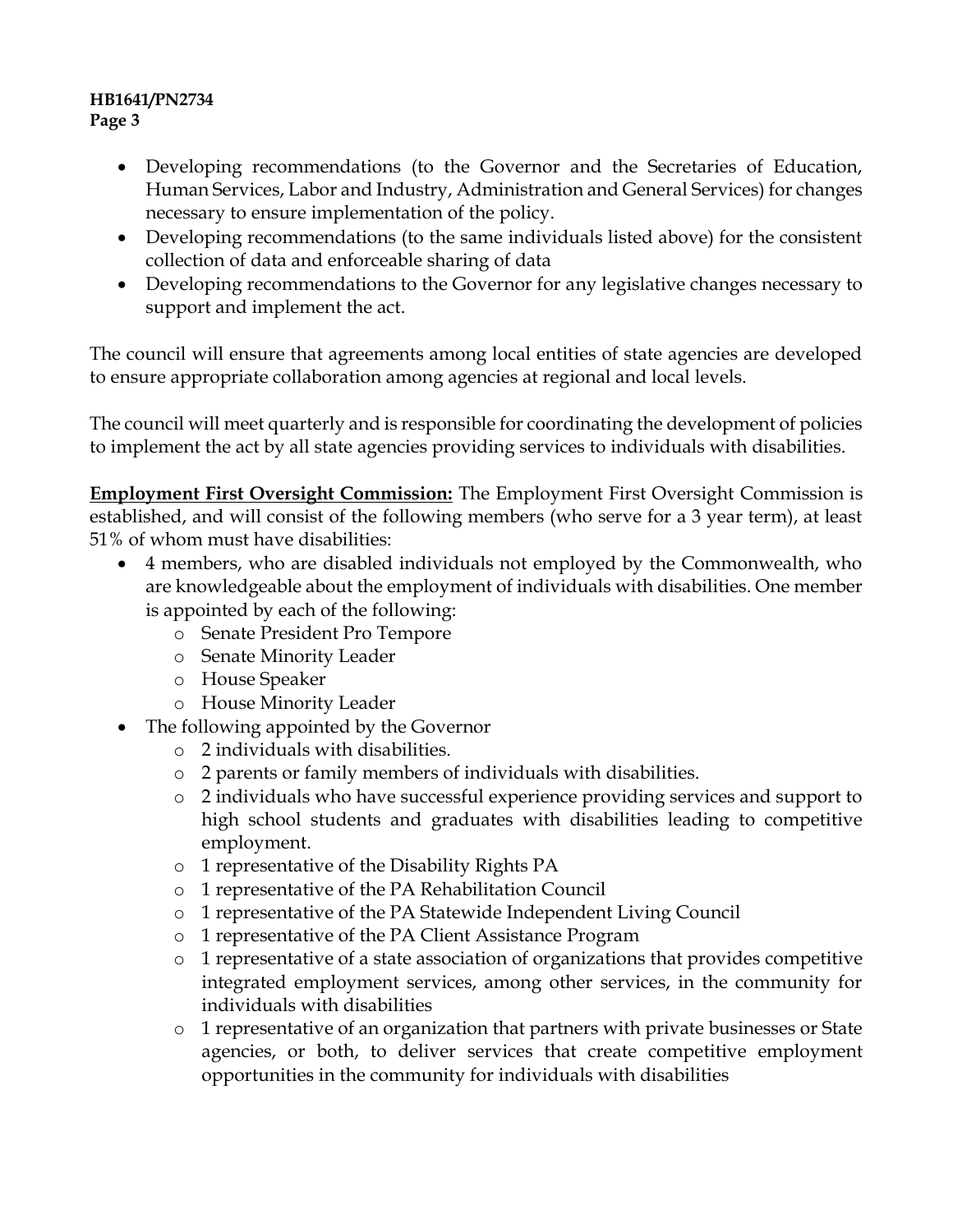The Governor will designate one member of the commission to organize the first meeting, at which the commission will select a chair and other officers. The commission will meet at least 4 times per year, at the call of the chair, and quorum will consist of a majority of members. Members will be reimbursed for normal and customary travel expenses for attendance at commission meetings.

The commission will establish measurable goals and objectives for the implementation of the act, and it will track the progress of public agencies in implementing the act. State agencies are required to fully cooperate with and provide data to assist the commission in carrying out its duties.

The commission will issue an annual report October 1 of each year, which will detail the progress made on the goals and objectives governing the implementation of the act, and will include recommendations to the Governor and General Assembly for effective policies and strategies needed to support implementation of the act.

The Office of the Governor will ensure reasonable staff and support are made available to the commission. The Office shall also ensure that administrative costs, including money for travel expenses and money for the distribution of the annual report and other related administrative costs are made available to enable the commission to carry out its duties. The commission can seek the attendance of members of the cabinet at commission meetings to assist the commission in carrying out its responsibilities.

**Training and Outreach:** All state agencies providing services to individuals with disabilities will establish outreach and training to provide information about the policy and opportunities for participation to:

- Individuals with disabilities and their families
- Providers of employment services for individuals with disabilities
- Education, vocation rehabilitation and human service officials responsible for services to individuals with disabilities

**Applicability:** The act will not be interpreted to supersede or preempt federal or state law, and does not create a prohibition of existing employment options and opportunities for persons with disabilities or of the informed choices of individuals with a disability made through a person-centered planning process.

**FISCAL IMPACT**: This legislation would have a minimal fiscal impact on Commonwealth funds as members of the commission would be reimbursed for normal and customary travel expenses for attendance at commission meetings. The remainder of the legislation is not likely to have any adverse fiscal impact on Commonwealth funds.